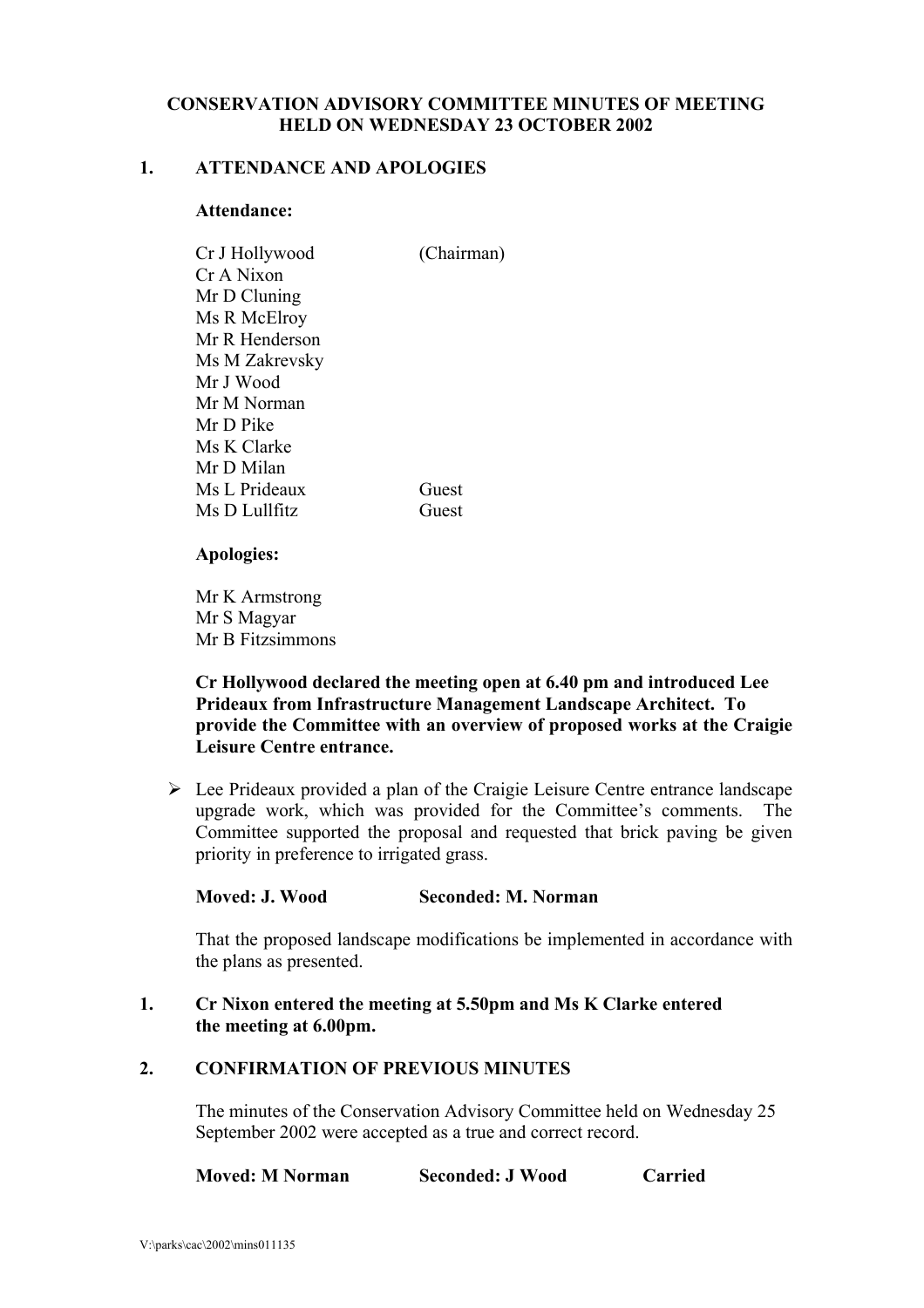## **3. BUSINESS ARISING FROM THE MEETING HELD ON THE 25 SEPTEMBER 2002.**

- 3.1 Naturaliste Park Wattles, Tea Tree removal
- 3.2 Burns Beach Bushland

Cr Hollywood provided update information regarding the Burns Beach Bushland. A Local Committee was formed to prepare a submission to the State Government regarding any future development. Report to be completed by October 31 2002.

4. Warwick Open Space Draft Management Plan

The Draft Management Plan for Warwick Open Space area has been presented to Operations Services for comments. Dennis Cluning provided an overview of the information within the Draft. The Committee will be provided with a copy of the document with Operations Services and FESA comments when they are completed during November.

4.1 Fire Management Essential for Preservation of Vegetation

 FESA Representatives and Council Officers are programmed To meet and prepare a general Fire Response and Management Plan for the area.

5. Nominations of Barry Fitzsimmons and D Lullfitz As a Representative to the CAC for Periwinkle Park Friends Group. D. Lullfitz accepted the nomination as deputy when Barry is unavailable.

| Moved: J Wood | <b>Seconded: M Zakrevsky</b> |
|---------------|------------------------------|
|               |                              |

- 5.1 Information regards Dry Park Development Program, Cr Hollywood Recommended a moratorium on Dry Parks. Mike Norman stated expenditure is unjustified and all works should be on hold until further notice. Councillor Hollywood outlined his concerns and requested the committee support his motion to Council. Various Committee members spoke on this issue but no resolution was Adopted.
- 5.2 Cr Hollywood left the meeting due to prior engagement. Cr Nixon assumed the chair at 7.45pm. M. Zakrevsky recommended that the committee express its sympathy for the loss of Mr & Mrs Hancock's son in the Bali incident. D. Hancock was a former member of the committee.

# **6. GENERAL BUSINESS**

6.1 D. Lullfitz – Periwinkle Park Existence of Jacksonia Serilum. This is an endangered plant species and needs to be preserved. D. Lullfitz and K. Clarke spoke on the recent Bush Regenerators Training Course at Warwick Open Space. This course was supported